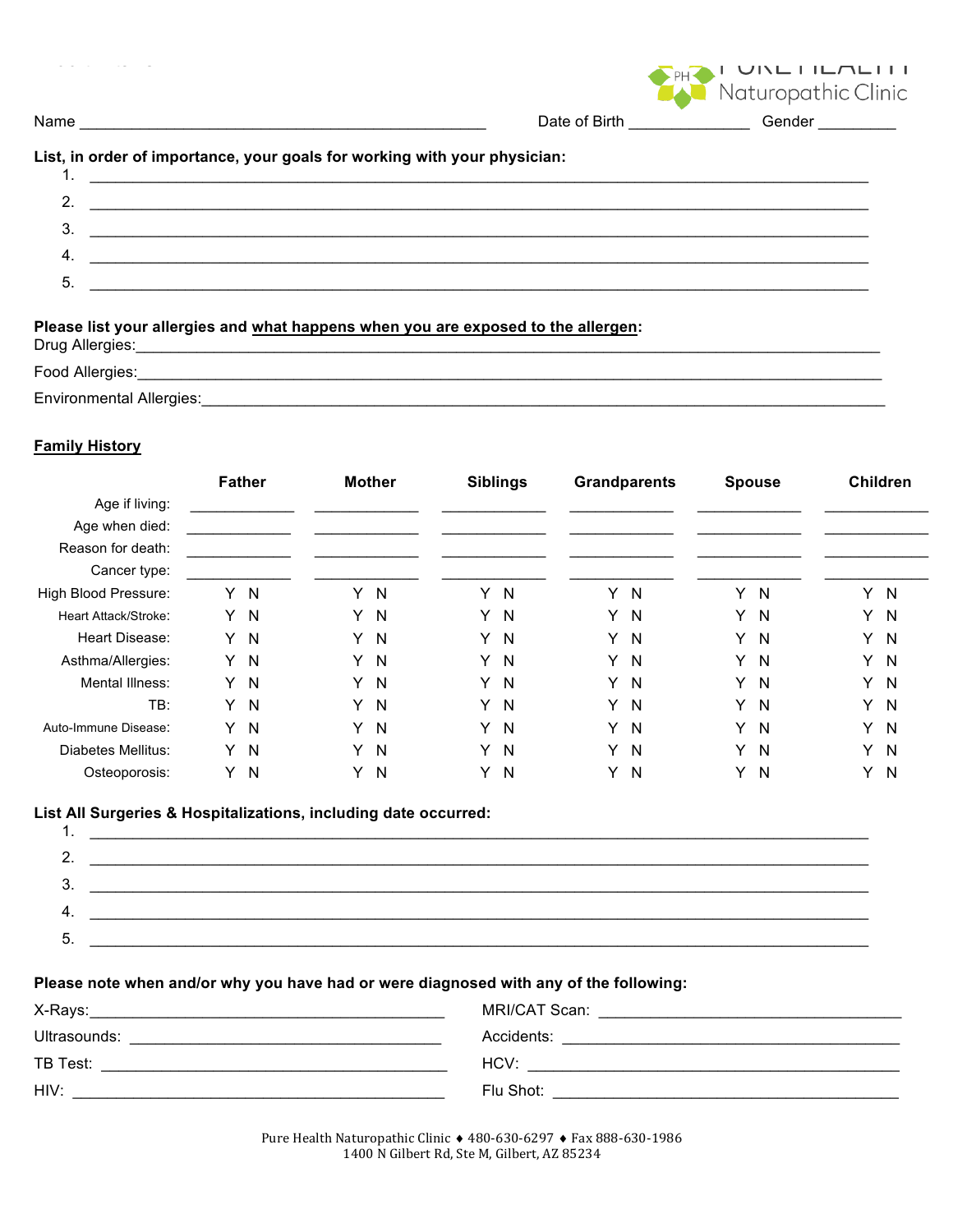| . .Lesence de celles de               |              |   |                                                                                                                                                       |  |       |                                                    |  |          | PHOTOINLILL<br>Naturopathic Clinic           |
|---------------------------------------|--------------|---|-------------------------------------------------------------------------------------------------------------------------------------------------------|--|-------|----------------------------------------------------|--|----------|----------------------------------------------|
|                                       |              |   |                                                                                                                                                       |  |       | Date of Birth ___________________Gender __________ |  |          |                                              |
|                                       |              |   |                                                                                                                                                       |  |       |                                                    |  |          |                                              |
|                                       |              |   | Did you have the following Disease (D), Been Vaccinated (V), or Neither (N):                                                                          |  |       |                                                    |  |          |                                              |
| Measles D V N                         |              |   | Hemophilia                                                                                                                                            |  | D V N | Rubella D V                                        |  | N        |                                              |
| Mumps D V N                           |              |   | Chicken Pox D V N                                                                                                                                     |  |       | Tetanus D V                                        |  | N.       |                                              |
|                                       |              |   | Hep B D V N Whooping Cough D V N                                                                                                                      |  |       | Rubeola D V                                        |  | <b>N</b> |                                              |
| <b>HIB</b><br>D                       | $\mathsf{V}$ | N |                                                                                                                                                       |  |       |                                                    |  |          |                                              |
|                                       |              |   |                                                                                                                                                       |  |       |                                                    |  |          |                                              |
| <b>Antacids:</b>                      |              |   | List Yes (Y), No (N), or Past (P) regarding use of the following:<br>Y N P Steroids: Y N P Coffee: Y N P Cups per day if Yes: _______________________ |  |       |                                                    |  |          |                                              |
|                                       |              |   | Analgesics: Y N P Laxatives: Y N P Smoking: Y N P Packs per day                                                                                       |  |       |                                                    |  |          |                                              |
| Soda Pop: Y N P                       |              |   |                                                                                                                                                       |  |       |                                                    |  |          |                                              |
|                                       |              |   |                                                                                                                                                       |  |       |                                                    |  |          |                                              |
| Alcohol:                              | Y N P        |   |                                                                                                                                                       |  |       |                                                    |  |          |                                              |
|                                       |              |   | Any Alcohol Addiction: Y N P Any Alcohol Treatment: Y N P                                                                                             |  |       |                                                    |  |          |                                              |
|                                       |              |   |                                                                                                                                                       |  |       |                                                    |  |          |                                              |
|                                       |              |   | Recreational Drugs: Y N P Any Drug Addictions: Y N P Any Drug Treatment: Y N P                                                                        |  |       |                                                    |  |          |                                              |
|                                       |              |   | List all Prescription Medicines & Supplements/Herbs that you are taking and include dosage if known:                                                  |  |       |                                                    |  |          |                                              |
|                                       |              |   |                                                                                                                                                       |  |       |                                                    |  |          |                                              |
|                                       |              |   |                                                                                                                                                       |  |       |                                                    |  |          |                                              |
|                                       |              |   |                                                                                                                                                       |  |       |                                                    |  |          |                                              |
|                                       |              |   |                                                                                                                                                       |  |       |                                                    |  |          |                                              |
|                                       |              |   |                                                                                                                                                       |  |       |                                                    |  |          |                                              |
| Present Weight: _____________________ |              |   | Height: ______________________                                                                                                                        |  |       |                                                    |  |          | Weight one year ago: _______________________ |
|                                       |              |   | Maximum weight and when: ________________________                                                                                                     |  |       |                                                    |  |          |                                              |
| Any weight questions or concerns?     |              |   |                                                                                                                                                       |  |       |                                                    |  |          |                                              |
|                                       |              |   |                                                                                                                                                       |  |       |                                                    |  |          |                                              |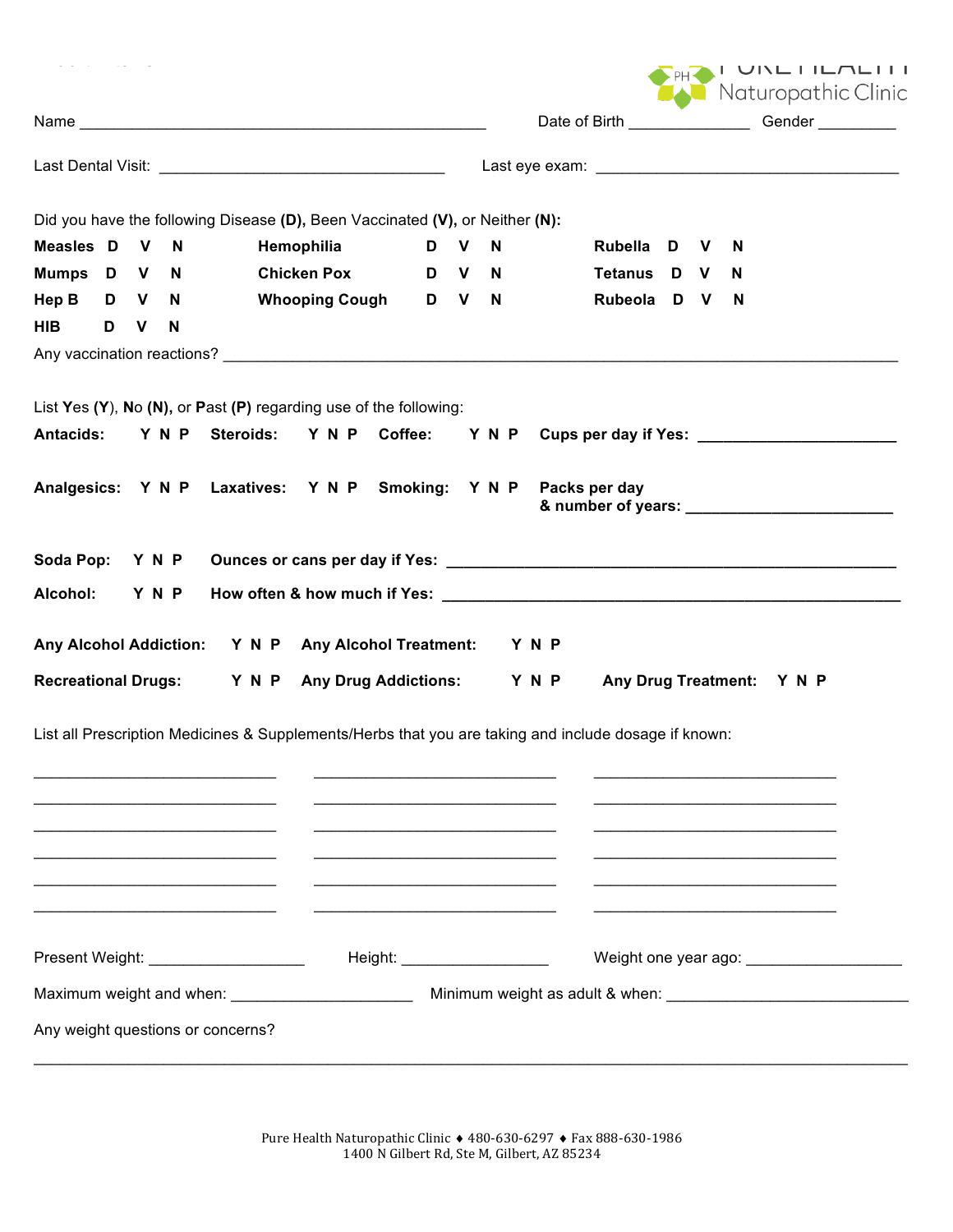|                                                                                                                                                                          |  | Naturopathic Clinic                                    |  |  |  |  |  |  |
|--------------------------------------------------------------------------------------------------------------------------------------------------------------------------|--|--------------------------------------------------------|--|--|--|--|--|--|
|                                                                                                                                                                          |  | Date of Birth Gender                                   |  |  |  |  |  |  |
| Regarding the next long section: Please circle (Y) if you currently have the problem, (N) if you've never had the<br>problem and (P) if you had the problem in the past. |  |                                                        |  |  |  |  |  |  |
| Y N P<br>Good Energy: Y N P<br>Fatigue:                                                                                                                                  |  | Average Energy Level (Low) 1 2 3 4 5 6 7 8 9 10 (High) |  |  |  |  |  |  |
| If you have fatigue when is it the worst?                                                                                                                                |  |                                                        |  |  |  |  |  |  |
| If you have fatigue, can you do what you need to during the day? YES NO                                                                                                  |  |                                                        |  |  |  |  |  |  |
| <b>SKIN</b>                                                                                                                                                              |  |                                                        |  |  |  |  |  |  |

| Rash:             | Y N P          | Color Change: | N<br>P   |
|-------------------|----------------|---------------|----------|
| Hives:            | Y N P          | Lump:         | N<br>P   |
| Psoriasis/eczema: | Y N P          | Itchy:        | N<br>P   |
| Dry:              | Y N P          | Warts/moles:  | N<br>- P |
| Cancer:           | 'N<br><b>P</b> | Perspiration: | N<br>P   |

# **HEAD**

| Headache:     | N<br>$\mathbf{v}$<br>D        | Migraine:    | N<br>$\checkmark$<br>D |
|---------------|-------------------------------|--------------|------------------------|
| Dandruff:     | <b>N</b><br>$\mathbf{v}$<br>Ð | Head Injury: | $\checkmark$<br>N<br>Ð |
| Oil/Dry Hair: | N<br>$\mathbf{v}$<br>Ð        | Hair Loss:   | $\checkmark$<br>N<br>Ð |

# **NOSE**

| <b>Frequent Colds:</b> | N.<br>Ð      | Nosebleeds:         | v<br>N        |
|------------------------|--------------|---------------------|---------------|
| Congestion:            | N P          | Post Nasal Drip:    | <b>N</b><br>v |
| Polyps:                | N.<br>v<br>o | Seasonal Allergies: | N<br>Ð        |

# **EYES**

| Drv/Watery:    | Y N P | Blurry Vision:     | <b>N</b><br>P. |
|----------------|-------|--------------------|----------------|
| Double Vision: | Y N P | Cataracts:         | Y N P          |
| Glaucoma:      | Y N P | Stves:             | Y N P          |
| Strain:        | Y N P | Discharge:         | N P            |
| Itchy:         | Y N P | Dark Under Eyelid: | N P            |

# MOUTH/THROAT

| Canker Sores:  | Y N P | Cold Sores:  | Y N<br>P |
|----------------|-------|--------------|----------|
| Sore Throat:   | Y N P | Gum Disease: | v<br>N P |
| Dentures:      | Y N P | Cavities:    | Y N P    |
| Loss of Taste: | Y N P | Hoarseness:  | v<br>N P |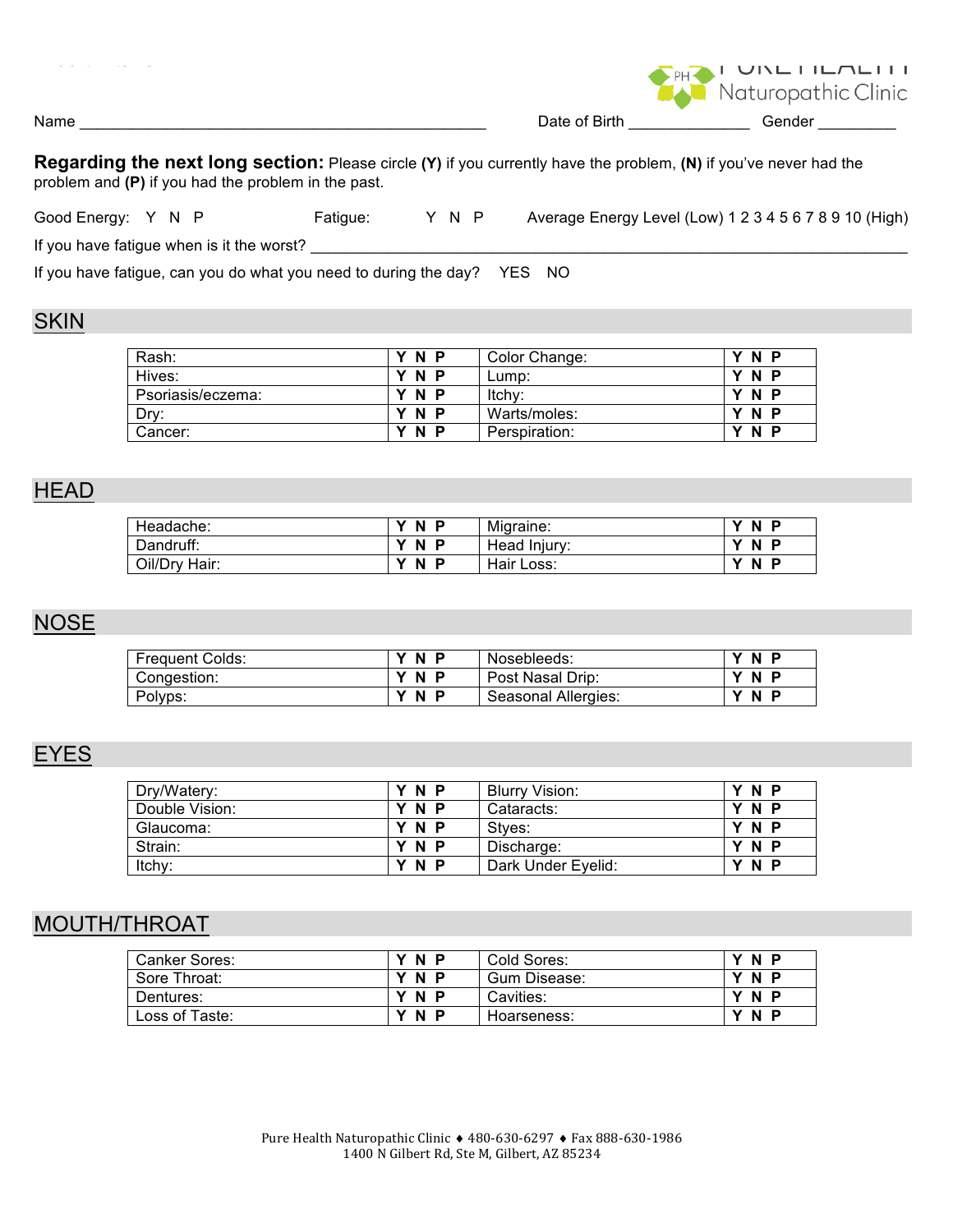I UINLITENLITI

Name \_\_\_\_\_\_\_\_\_\_\_\_\_\_\_\_\_\_\_\_\_\_\_\_\_\_\_\_\_\_\_\_\_\_\_\_\_\_\_\_\_\_\_\_\_\_\_ Date of Birth \_\_\_\_\_\_\_\_\_\_\_\_\_\_ Gender \_\_\_\_\_\_\_\_\_

# **NECK**

| Stiffness:       | -N<br>$\mathbf{v}$ | Glands:<br>Swollen | v<br>N<br>D |
|------------------|--------------------|--------------------|-------------|
| ٠u۱<br>Movement: | N                  | ension:            | M<br>N<br>в |

## **RESPIRATORY**

| Cough:                          | Y N P | TB:                | Y N P |
|---------------------------------|-------|--------------------|-------|
| Shortness of breath w/exertion: | Y N P | Bronchitis:        | Y N P |
| Shortness of breath sitting:    | Y N P | Pneumonia:         | Y N P |
| Shortness of breath lying:      | Y N P | Asthma:            | Y N P |
| Wheezing:                       | Y N P | Painful breathing: | Y N P |
|                                 |       |                    |       |

# **CARDIOVASCULAR**

| High Blood Pressure: | 'N P  | <b>Rheumatic Fever:</b> | YNP   |
|----------------------|-------|-------------------------|-------|
| Low Blood Pressure:  | N P   | Murmurs:                | Y N P |
| Arrhythmias:         | Y N P | Palpitations:           | Y N P |
| Edema:               | Y N P | Chest Pain:             | N P   |

## URINARY TRACT

| Incontinence:        | N<br>v<br>Ð | Pain w/Urination: | N  |
|----------------------|-------------|-------------------|----|
| Frequent Infections: | N<br>Ð      | Kidney Stones:    | N. |
| Urgency:             | v<br>N<br>Ð | Discharge/Blood:  | N  |

# GASTROINTESTINAL

| Heartburn:          | Y N P | <b>Bowel Movement Freq:</b>  |       |
|---------------------|-------|------------------------------|-------|
| Indigestion:        | Y N P | Recent BM Change:            | Y N P |
| Bloating:           | Y N P | Diarrhea/Constipation:       | Y N P |
| Nausea:             | Y N P | Hemorrhoids:                 | Y N P |
| Vomiting:           | Y N P | <b>Gall Bladder Disease:</b> | Y N P |
| Change In Appetite: | N P   | Liver Disease:               | Y N P |
| Pancreatitis:       | N P   | Ulcer:                       | N P   |

## MALE

| Testicular pain/swelling: | Y N P | Sexually Active:           | Y N P                |
|---------------------------|-------|----------------------------|----------------------|
| Hernia:                   | Y N P | S.T.D.                     | Y N P                |
| Discharge:                | Y N P | Prostate Disease/Symptoms: | Y N P                |
| Impotency:                | Y N P | Sexual Orientation:        | Hetero<br>Homo<br>Bi |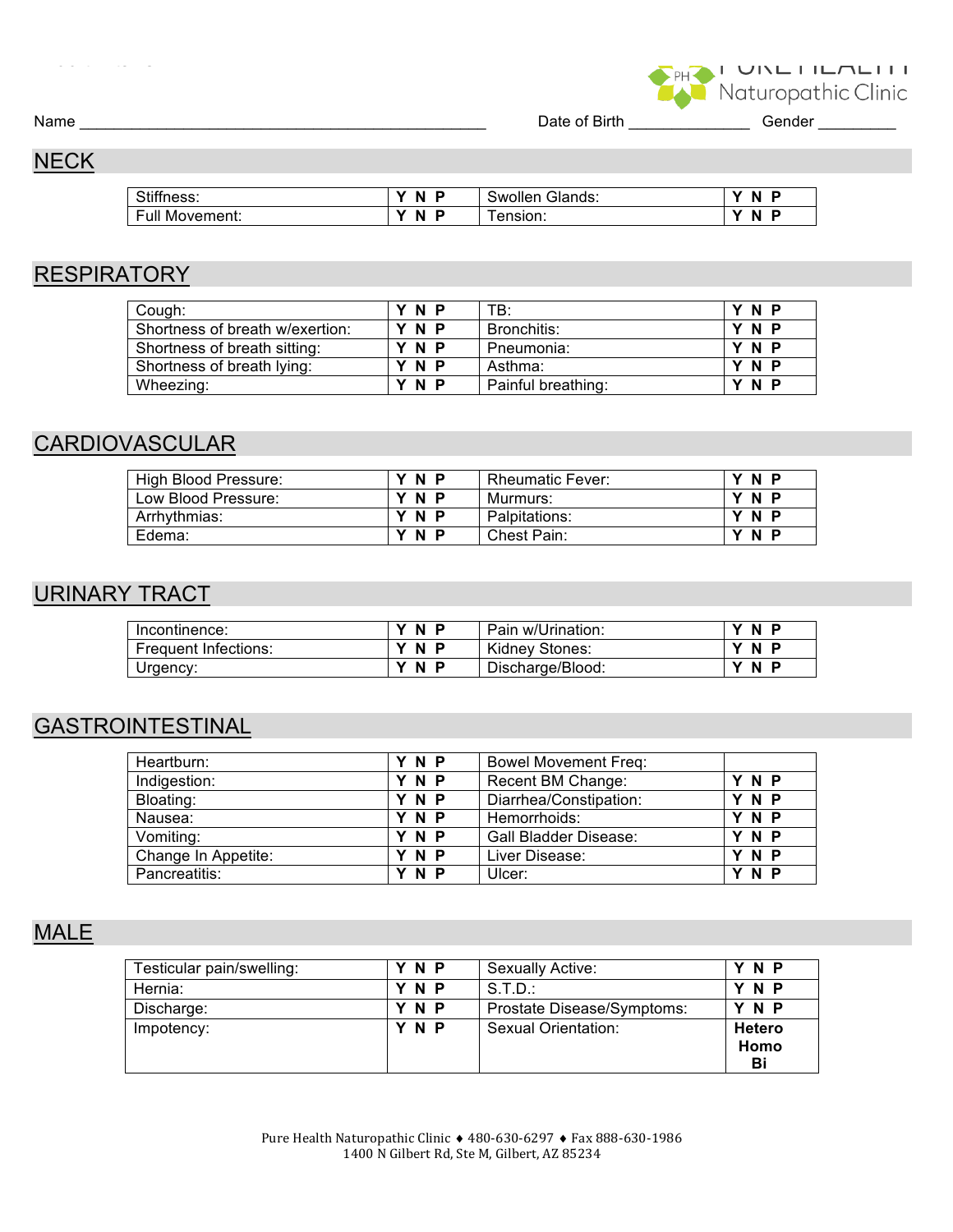Name \_\_\_\_\_\_\_\_\_\_\_\_\_\_\_\_\_\_\_\_\_\_\_\_\_\_\_\_\_\_\_\_\_\_\_\_\_\_\_\_\_\_\_\_\_\_\_ Date of Birth \_\_\_\_\_\_\_\_\_\_\_\_\_\_ Gender \_\_\_\_\_\_\_\_\_

I UINLITEALITI

### FEMALE

| Age Period Began:          |       | How Often Period Occurs:   |               |
|----------------------------|-------|----------------------------|---------------|
| How long period lasts:     |       | Heavy menstrual bleeding:  | Y N P         |
| Menstrual cramping:        | Y N P | <b>Menstrual Pain:</b>     | Y N P         |
| PMS:                       | Y N P | Food cravings:             | Y N P         |
| Times Pregnant:            |       | How many births:           |               |
| Miscarriages:              |       | Abortions:                 |               |
| Last Pap Smear:            |       | Diagnosis:                 |               |
| Any abnormal paps:         | Y N P | When was abnormal:         |               |
| Menopausal since what age: |       | Use of hormones:           | Y N P         |
| Type of hormones used:     |       | Healthy libido:            | Y N P         |
| Dry vagina:                | N P   | Sexually Active:           | Y N P         |
| Pain w/intercourse:        | YNP   | Vaginitis:                 | Y N P         |
| S.T.D.                     | Y N P | Mammography:               | Y N P         |
|                            |       | If Yes, what were results? |               |
| Dexa Scan:                 | Y N P | Sexual Orientation:        | <b>Hetero</b> |
| If yes, what were results? |       |                            | Homo          |
|                            |       |                            | Bi            |

List any birth control used, age used and length of time used: \_\_\_\_\_\_\_\_\_\_\_\_\_\_\_\_\_\_\_\_\_\_\_\_\_\_\_\_\_\_\_\_\_\_\_\_\_\_\_\_\_\_\_\_\_\_\_\_\_\_\_

## **MUSCULOSKELETAL**

| Weakness:  | <b>N</b><br>Ð      | Arthritis:     | N           |
|------------|--------------------|----------------|-------------|
| Stiffness: | v<br><b>N</b><br>Ð | Cramps:<br>Lea | v<br>N<br>Ð |
| remors:    | N<br>D             | Pain:          | N           |

 $\mathcal{L}_\text{max}$  , and the set of the set of the set of the set of the set of the set of the set of the set of the set of the set of the set of the set of the set of the set of the set of the set of the set of the set of the

#### **NERVOUS**

| Paralysis:         | N<br>$\mathbf{v}$<br>P | Sciatica:               | N<br>v        |
|--------------------|------------------------|-------------------------|---------------|
| Tingling/numbness: | N<br>v<br>P            | Carpal tunnel svndrome: | <b>N</b><br>v |
| Seizures:          | $\mathbf{v}$<br>N<br>P | Fainting:               | v<br>N        |

### **MENTAL/EMOTIONAL**

| Depression:      | Y N P | Anger/irritability:           | <b>N</b><br>Ð |
|------------------|-------|-------------------------------|---------------|
| Suicidal:        | Y N P | High-strung/tense:            | YNP           |
| Anxiety:         | Y N P | Fear/Panic:                   | YNP           |
| Eating disorder: | N P   | <b>Psych Hospitalization:</b> | <b>N</b><br>Ð |